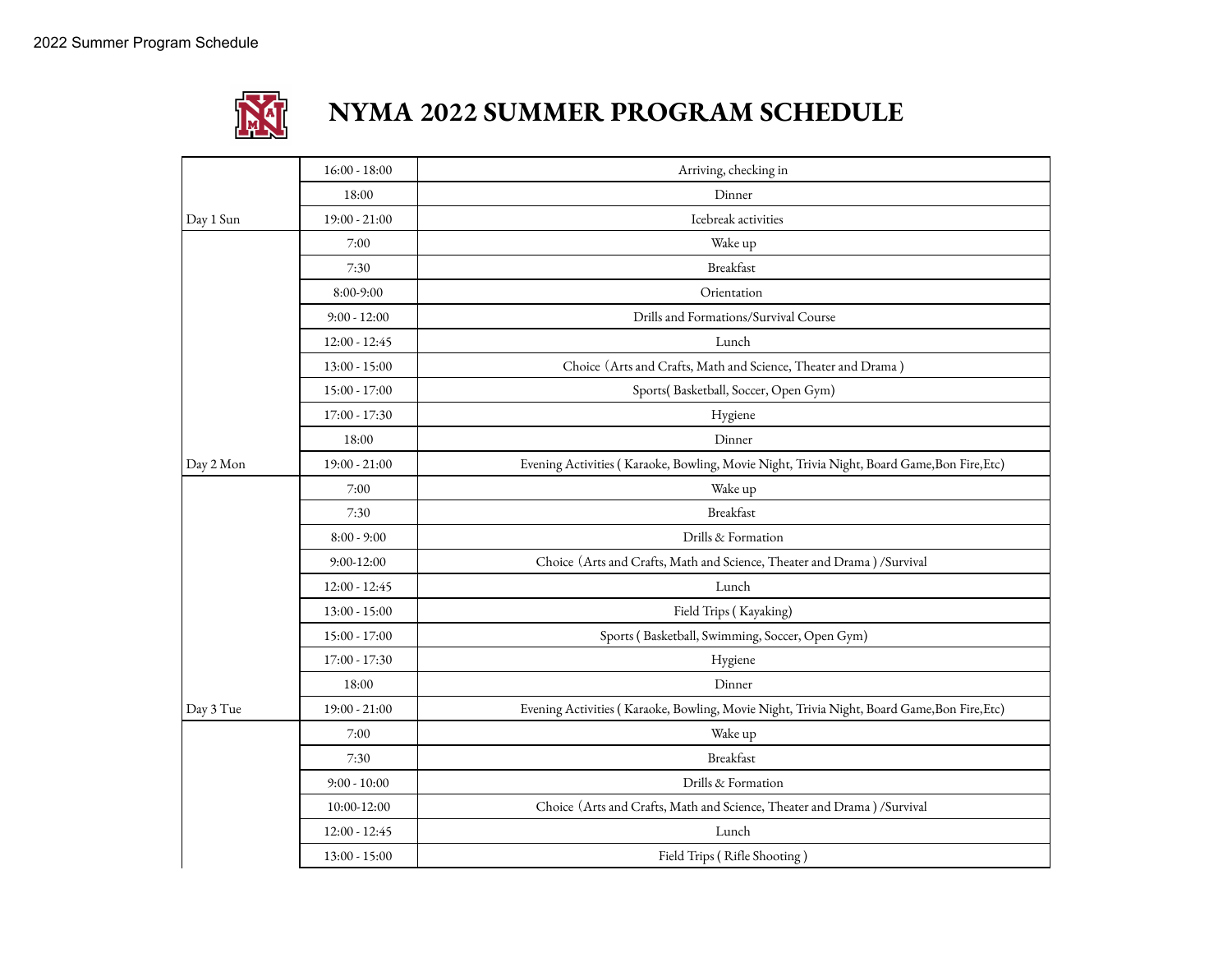|                | $15:00 - 17:00$ | Sports (Basketball, Soccer, Open Gym)                                                       |
|----------------|-----------------|---------------------------------------------------------------------------------------------|
|                | $17:00 - 17:30$ | Hygiene                                                                                     |
|                | 18:00           | Dinner                                                                                      |
| Day 4 Wed      | $19:00 - 21:00$ | Evening Activities (Karaoke, Bowling, Movie Night, Trivia Night, Board Game, Etc)           |
|                | 7:00            | Wake up                                                                                     |
|                | 7:30            | Breakfast                                                                                   |
|                | $8:00 - 9:00$   | Drills & Formation                                                                          |
|                | $9:00 - 12:00$  | Choice (Arts and Crafts, Math and Science, Theater and Drama) / Survival                    |
|                | $12:00 - 12:45$ | Lunch                                                                                       |
|                | $13:00 - 15:00$ | Field Trips(West Point Museum)                                                              |
|                | $15:00 - 17:00$ | Sports (Basketball, Swimming, Soccer, Open Gym)                                             |
|                | $17:00 - 17:30$ | Hygiene/Snack                                                                               |
|                | 18:00           | Dinner                                                                                      |
| Day 5 Thu      | $19:00 - 21:00$ | Evening Activities (Karaoke, Bowling, Movie Night, Trivia Night, Board Game, Bon Fire, Etc) |
|                | 7:00            | Wake up                                                                                     |
|                | 7:30            | Breakfast                                                                                   |
|                | $8:00 - 9:00$   | Drills & Formation                                                                          |
|                | $9:00-12:00$    | Choice (Arts and Crafts, Math and Science, Theater and Drama) / Survival                    |
|                | $12:00 - 12:45$ | Lunch                                                                                       |
|                | $13:00 - 15:00$ | Room Inpection                                                                              |
|                | 15:00 - 17:00   | Sports (Basketball, Swimming, Soccer, Open Gym)                                             |
|                | 17:00 - 17:30   | Hygiene/Snack                                                                               |
|                | 18:00           | Dinner                                                                                      |
| Day 6 Fri      | $19:00 - 21:00$ | Bowling                                                                                     |
|                | 10:00-11:00     | Brunch                                                                                      |
|                | 11:00           | Water Park Trip                                                                             |
| Day 7 Saturday | $19:00 - 21:00$ | Free time                                                                                   |
|                | 10:00-11:00     | Brunch                                                                                      |
|                | 11:00           | Open Gym/ Swimmig                                                                           |
| Day 8 Sun      | $19:00 - 21:00$ | Free time                                                                                   |
|                | 7:00            | Wake up                                                                                     |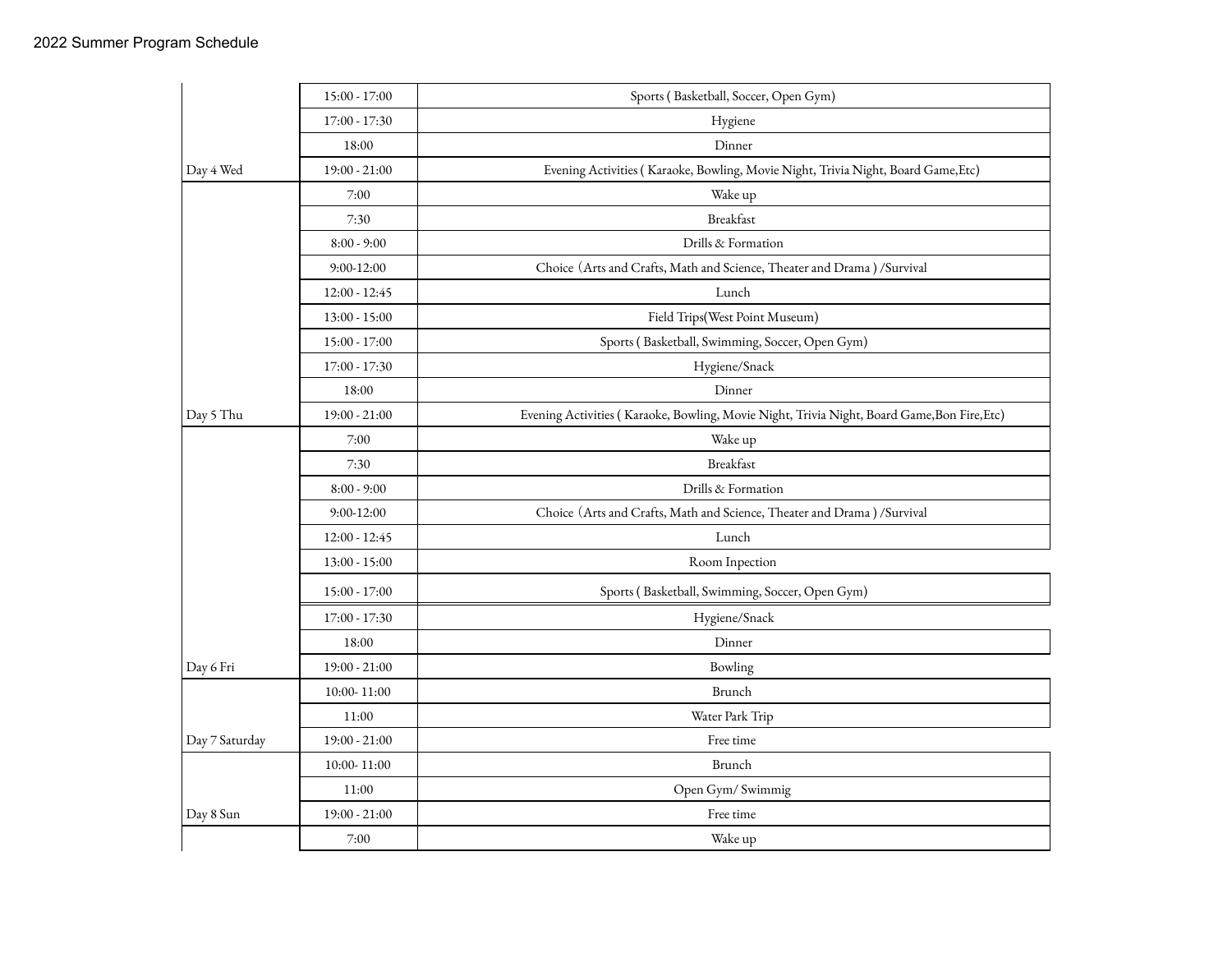|            | 7:30            | Breakfast                                                                                   |
|------------|-----------------|---------------------------------------------------------------------------------------------|
|            | 8:00-9:00       | Drills & Formation                                                                          |
|            | $9:00 - 12:00$  | Choice (Arts and Crafts, Math and Science, Theater and Drama) /Survival                     |
|            | $12:00 - 12:45$ | Lunch                                                                                       |
|            | $13:00 - 15:00$ | Purple Heart Museum Trip                                                                    |
|            | 15:00 - 17:00   | Sports(Basketball, Soccer, Open Gym)                                                        |
|            | $17:00 - 17:30$ | Hygiene                                                                                     |
|            | 18:00           | Dinner                                                                                      |
| Day 9 Mon  | $19:00 - 21:00$ | Evening Activities (Karaoke, Bowling, Movie Night, Trivia Night, Board Game, Bon Fire, Etc) |
|            | 7:00            | Wake up                                                                                     |
|            | 7:30            | <b>Breakfast</b>                                                                            |
|            | $8:00 - 9:00$   | Drills & Formation                                                                          |
|            | $9:00 - 12:00$  | Choice (Arts and Crafts, Math and Science, Theater and Drama) /Survival                     |
|            | $12:00 - 12:45$ | Lunch                                                                                       |
|            | $13:00 - 15:00$ | Storm King Park                                                                             |
|            | $15:00 - 17:00$ | Sports (Basketball, Swimming, Soccer, Open Gym)                                             |
|            | 17:00 - 17:30   | Hygiene                                                                                     |
|            | 18:00           | Dinner                                                                                      |
| Day 10 Tue | $19:00 - 21:00$ | Evening Activities (Karaoke, Bowling, Movie Night, Trivia Night, Board Game, Bon Fire, Etc) |
|            | 7:00            | Wake up                                                                                     |
|            | 7:30            | Breakfast                                                                                   |
|            | $9:00 - 10:00$  | Drills & Formation                                                                          |
|            | 10:00-12:00     | Choice (Arts and Crafts, Math and Science, Theater and Drama) / Survival                    |
|            | $12:00 - 12:45$ | Lunch                                                                                       |
|            | $13:00 - 15:00$ | Filed Trip(TBD)                                                                             |
|            | $15:00 - 17:00$ | Sports (Basketball, Soccer, Open Gym)                                                       |
|            | 17:00 - 17:30   | Hygiene                                                                                     |
|            | 18:00           | Dinner                                                                                      |
| Day 11 Wed | $19:00 - 21:00$ | Evening Activities (Karaoke, Bowling, Movie Night, Trivia Night, Board Game, Bon Fire, Etc) |
|            | 7:00            | Wake up                                                                                     |
|            | 7:30            | Breakfast                                                                                   |